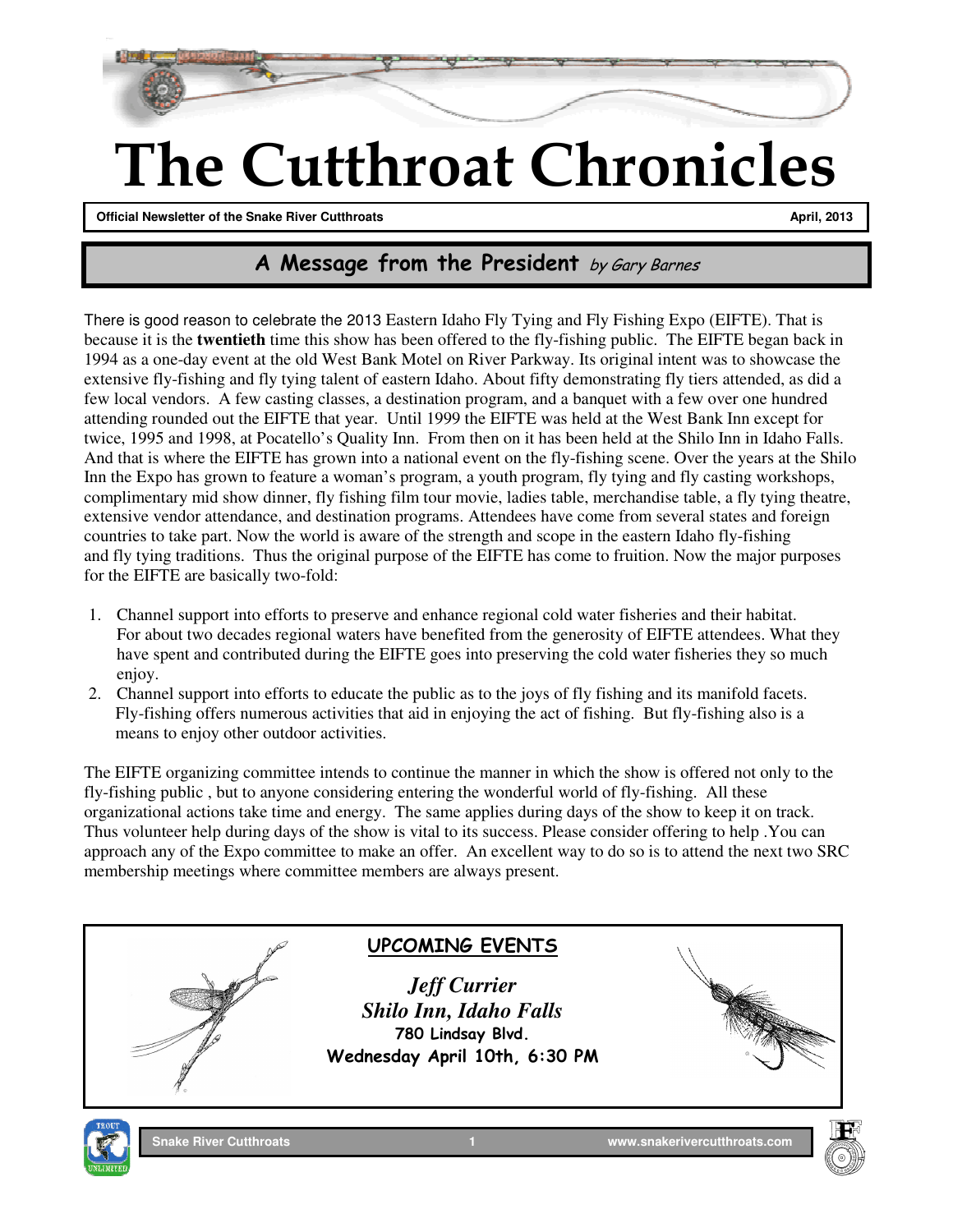## **Fly-Fishing in and Around the Jackson Hole Area with Jeff Currier**

While most hardcore Rocky Mountain fly fishers focus their annual adventures throughout Idaho and Montana, the waters in and around Jackson Hole, Wyoming remain relatively undiscovered. Jackson is located only ten miles from Grand Teton National Park and 55 miles from the South Entrance of Yellowstone National Park. This fun filled town is also within an hour of rivers such as the Henry's Fork, South Fork, Wind and the headwaters of the famous Green River, not to mention others including the Salt, Grey's, Bechler, Firehole, Lewis, Yellowstone, and New Fork.

Another magnificent highlight of Jackson Hole is its famed and native Snake River Cutthroat. Snake River cutties are not only one of the most beautiful trout you've ever laid eyes on but also one of the strongest fighters of all cutthroat species. Jeff Currier has made the Jackson Hole area home for more than 25 years. He too admits that prior to landing in Jackson that he was unaware of the fishing it has to offer. But it didn't take him long to figure it out. Join Jeff as he takes you through the calendar year of fishing in and around Jackson.



**IDFG Upper Snake Region Annual Fisheries Newsletter by Dan Garren**

Dan Garren made us aware of this eight page, but information packed publication a few weeks ago. It is produced annually, and you can see it on the IDF&G web site. Within this document are sections on each of the major drainages in the Upper Snake Region: Henry's Fork, South Fork, Sinks, Willow Creek and the Teton River. Under the Henry's Fork discussion is the premise that it is being managed to enhance rainbow trout populations. Likewise the South Fork drainage is being managed to enhance cutthroat trout populations with several actions being undertaken for this purpose. Management in the Sinks drainages will be to enhance sport fishing for such non-native species as rainbow and brook trout. In the upper Little Lost drainage bull trout, and in the Medicine Lodge and Beaver creeks drainage cutthroat trout will be maintained or improved. In the much degraded Willow Creek drainage habitat improvement and improved stream flows will be goals. Spawning tributaries used by cutthroat trout will have reduced seasons similar to those in the South Fork drainage below Palisades Reservoir. Because the Teton River is gaining national reputation as a cutthroat trout fishery it will be managed to enhance these natives even though rainbow, brook and a small number of brown trout are present. The report also includes some interesting sections on why native trout are being managed as such, and interesting discussion on the sustainability of bait fishing in regional waters.





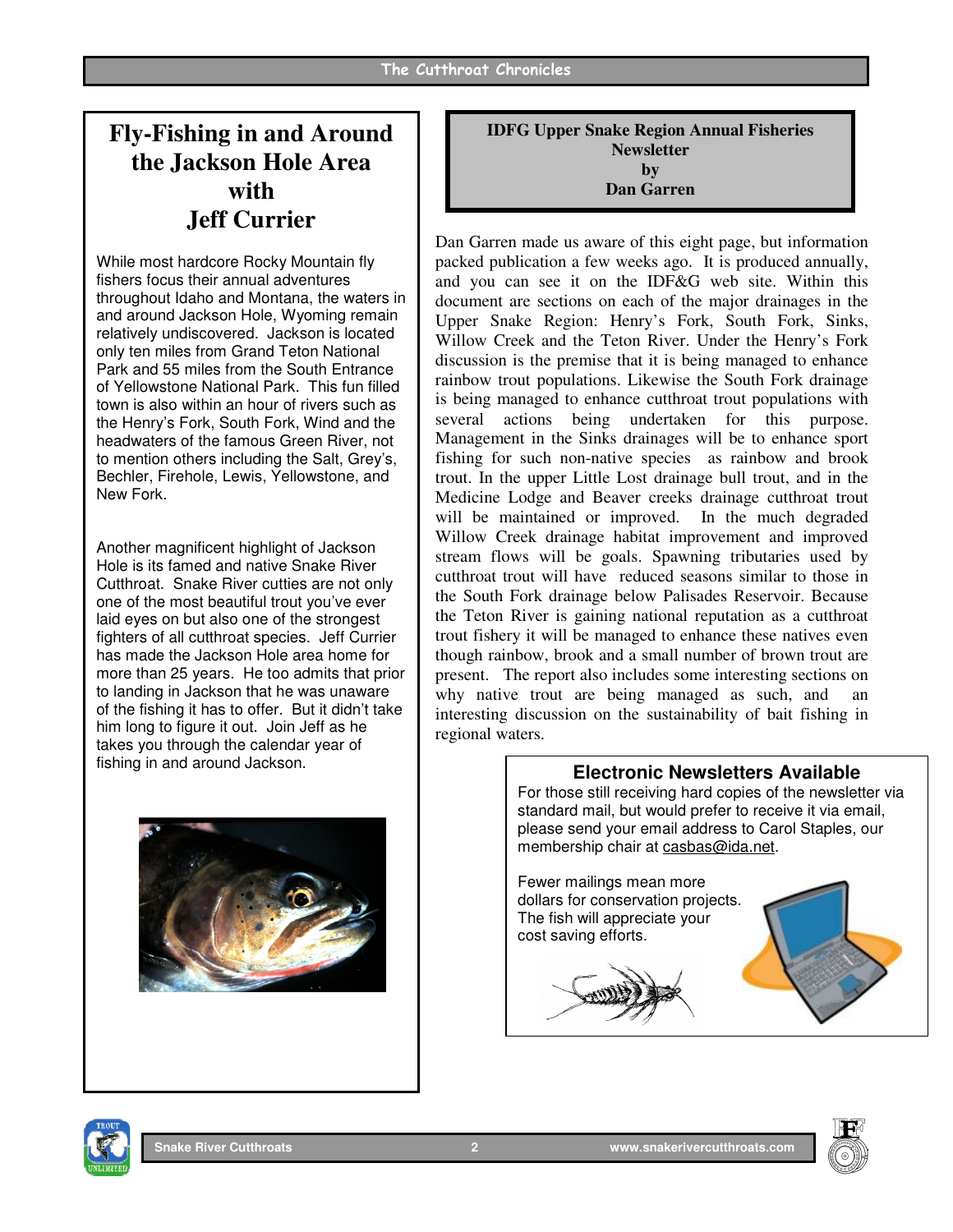**Richard Allen Misako Ishimura Carl Ronk Boots Allen\* Bob Jacklin Chris Rose Troy Allgood Milt Jenkins Megan Rose Mike Andreasen Bryan Jensen Patti Rose Doug Andres Communist Communist Communist Communist Communist Paul Rossman Justin Barnard Dave Johnson Sumi Sakamaki Gary Barnes Jim Johnson Scott Sanchez Phil Barton Steve Johnson Allen Schaugaard Bob Bates Nick Jones Bill Schiess\* Al Beatty Stef Jones Jim Schollmeyer**  Gretchen Beatty **Gene Kaczmaerk** Kit Seaton Arn Berglund **John Kimura** Fred Sica **Ken Bitton Tim King Committed Bitton Committee Singh\* Bill Blackstone Doug Kinney Ross Slayton**  Pete Boll **George Klomp** Todd Smith **Shawn Bostic Buddy Knight Bob Starck Chamber Bob Starck** Paul Bowen **Barney Koehler** Stew Stewart **Dave Brackett Mike Lawson\* Aaron Stich by Angle A Joe Burke William Liebegott Cliff Sullivan Doug Burton Conserversity Conserversity Conserversity Conserversity Conserversity Conserversity Conserversity Ben Byng Communist Communist Danielle Lowry Communist Communist Ed Thomas Bill Cathrae Circle Greg Lowry Contract Circle Tim Tollett J. C. Childress Wayne Luallen\* Joni Tomich Steve Childress Bill Mangan Scott Turner Communist Communist Communist Communist Communist Communist Communist Communist Communist Communist Communist Communist Communist Communist Communist Communist Communist Communist Howard Cole Cole Collection Don McFarland Mike Walling Mike Walling Chuck Collins Tom Meade Les Warren Tylar Dimond Greg Messel Chris Williams\* Tom Doxey Cane Miller Community Community Dave Wilson Dennie Edwards Dick Nicklas Linda Windels Jeanne English Brian O'Quinn Carla Young Carla Young Ron English Rob Parkins Constructs Borothy Zinky Steve Fernandez \* James Patton Russ Forney Jim Pruett Doug Gibson Ron Quesnell Will Godfrey Communist Randy Randolph Cathy Hamilton Brett Rembelski Dave Hamilton Jason Rembelski Ron Hicks Harley Reno Marty Howard\*** Ken Retallic **Charley Hune Brian Richter Hugh Huntley Al Ritt** 

**Jay Buchner Zack Lerwill Randy Stonebraker Tom Clark Clark Clark Kuni Masuda Masuda Mark John Vander Hoof Chuck Duncan Lee Moore Bob Wiltshire/Forest Pest Projects**

**Randy Flynn Steve Potter \* Tying Theatre Participants** 



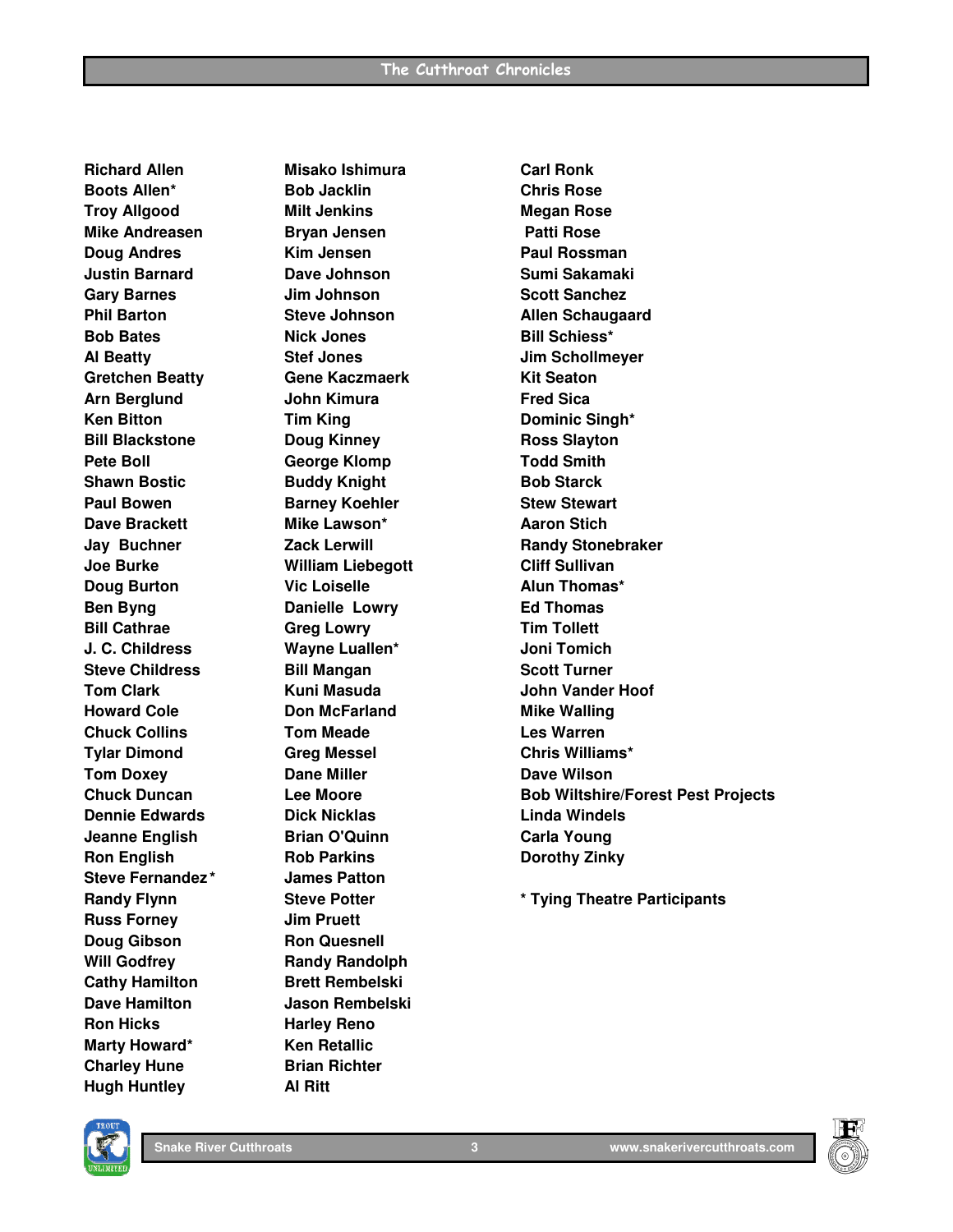## **2013 Eastern Idaho Fly Tying and Fly Fishing Workshop Schedule**  Jeff Armstrong

### **Tying Workshops**

## Quill Wing/Quill Body Catskill Flies for Advanced Tiers with Steven Fernandez\* Thursday April 18<sup>th</sup> 5:30pm – 9:30pm \$25 Students will have the chance to learn from a true master, the art of tying the Quill Wing and Quill Body Catskill Flies. This workshop will be very intensive and is intended for fly tiers with advanced skills. New Fly Tying Techniques Using the Nor-Vice with Harley Reno Friday April 19<sup>th</sup> 8:00am – 12:00pm \$25 This workshop is intended to introduce fly tiers to the advantages of tying flies with the Nor-Vise. Beginning Thread Control and Materials Handling with Wayne Luallen\* Friday April 19<sup>th</sup> 8:00am – 12:00pm \$25 Wayne takes you through understanding why materials respond in different ways, how you can use different thread control techniques to gain greater discipline over your materials. Silver Creek De-Mystified with Brian Richter Friday April 19<sup>th</sup> 8:00am – 12:00pm \$25 Brian will help you unravel the mysteries of Silver Creek by sharing with you some of his most productive patterns and also giving you invaluable insight into what flies to use and when. Parachutes from A to Z with Scott Sanchez\* Friday April 19<sup>th</sup> 1:00pm – 5:00pm \$25 In this workshop Scott will be sharing some of his favorite and innovative techniques for tying parachute style flies. A New Approach to Stillwater Flies with Mike Andreasen  $Frid$  Friday April 19<sup>th</sup> 1:00pm – 5:00pm \$25 Join Mike for a chance of a lifetime to learn from one of the leading authorities on stillwater fly fishing in the world. Advanced Thread Control and Materials Handling with Wayne Luallen\* Saturday April 20<sup>th</sup> 8:00am –12:00pm \$25 As a prerequisite, students who sign-up for this workshop must first take the Beginning Thread Control and Materials Handling workshop on Friday Morning. Saltwater Flies Made Easy with Tim Tollett Saturday April 20<sup>th</sup> 8:00am –12:00pm \$25 These include Tim's own patterns such as the Tollett's *Sexy 60's Crab* in addition to other popular patterns like the *Dorsey's Kwan*, *Rag Head Crab* and *Ragin Caven.*  Steelhead Flies for Idaho's Rivers with John Stenersen Saturday April 20<sup>th</sup> 1:00pm – 5:00pm

\$25

In this workshop students will learn to tie some of the more popular steelhead flies in addition to several of John's own unique and effective patterns.

### Boots' Favorite Snake River Patterns – Through the Eyes of An Angler Saturday April 20<sup>th</sup> 1:00pm – 5:00pm with Boots Allen \$25

Boots will share some of his favorite and most productive patterns that he has perfected during almost 25 years of guiding on the Snake River and the South Fork reach of the Snake. He will also provide knowledge about how, when and where to fish this most popular river.



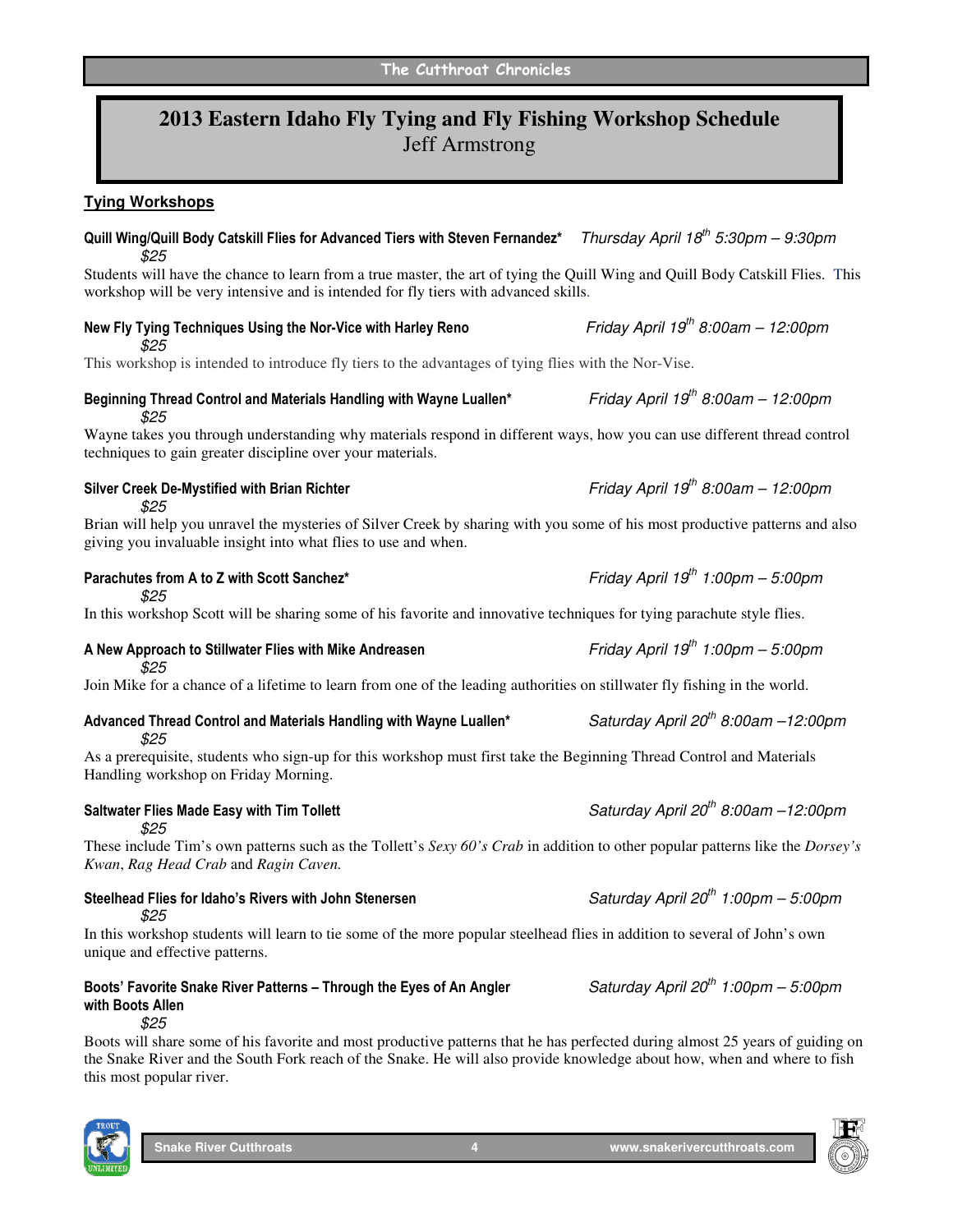## **Casting Workshops**

### Beginning Fly Casting with Buck Goodrich

This workshop is for the beginner caster or as a review for the intermediate caster.

### Improve Your Casting with Bob Jacklin\* (Intermediate)

### This class is designed for the intermediate fly caster wanting to master those casting techniques that improve casting in adverse conditions.

### Introduction to Spey Casting with Zack Dalton

To expand your fly fishing experience into the world of Spey casting, this workshop is your entry ticket.

### Beginning Fly Casting with Brian Richter

This workshop is for the beginner caster or as a review for the intermediate caster.

### **Fishing Workshops**

## Entomology for Fly Fishing with Jay Buchner  $Friday$  April 19<sup>th</sup> 8:00am -12:00pm

\$25

This comprehensive workshop will cover the major trout food groups including Stoneflies, Caddisflies, Mayflies, Damsel and Dragonflies, Scuds, Leeches and more with a collection of preserved examples as well.

The Art of Tenkara Fly Fishing with Misako Ishimura Friday April 19<sup>th</sup> 1:00pm – 4:00pm \$25

Misako Ishimura, is a leading Tenkara fly fisher and instructor in North America. Misako will teach you about the history of Tenkara and introduce you to the flies, equipment application, and techniques of Tenkara.

\$25

Tim will bring back the good old days showing you the highly effective methods of fishing without a strike indicator and demonstrating that you don't have to be a mystic to detect takes as is commonly though.

## \$25

Gregg will discuss the history of leaders including past and present leader materials, how to make custom leaders and how to tie all the useful knots that fly-fishers use.

• **Buszek Winner** 

## **To sign up for workshop contact: Jimmy's All Seasons Angler**

**275 A Street, Idaho Falls (208) 524-7160** 

**For more complete information on workshop and program summaries see our website at www.srcexpo.com**



## Classic Nymph Fishing with Tim Tollett Friday April 19<sup>th</sup> 1:00pm – 4:00pm

Knots for All Occasions with Gregg Messel  $Saturday$  April 20<sup>th</sup> 8:00am -12:00pm

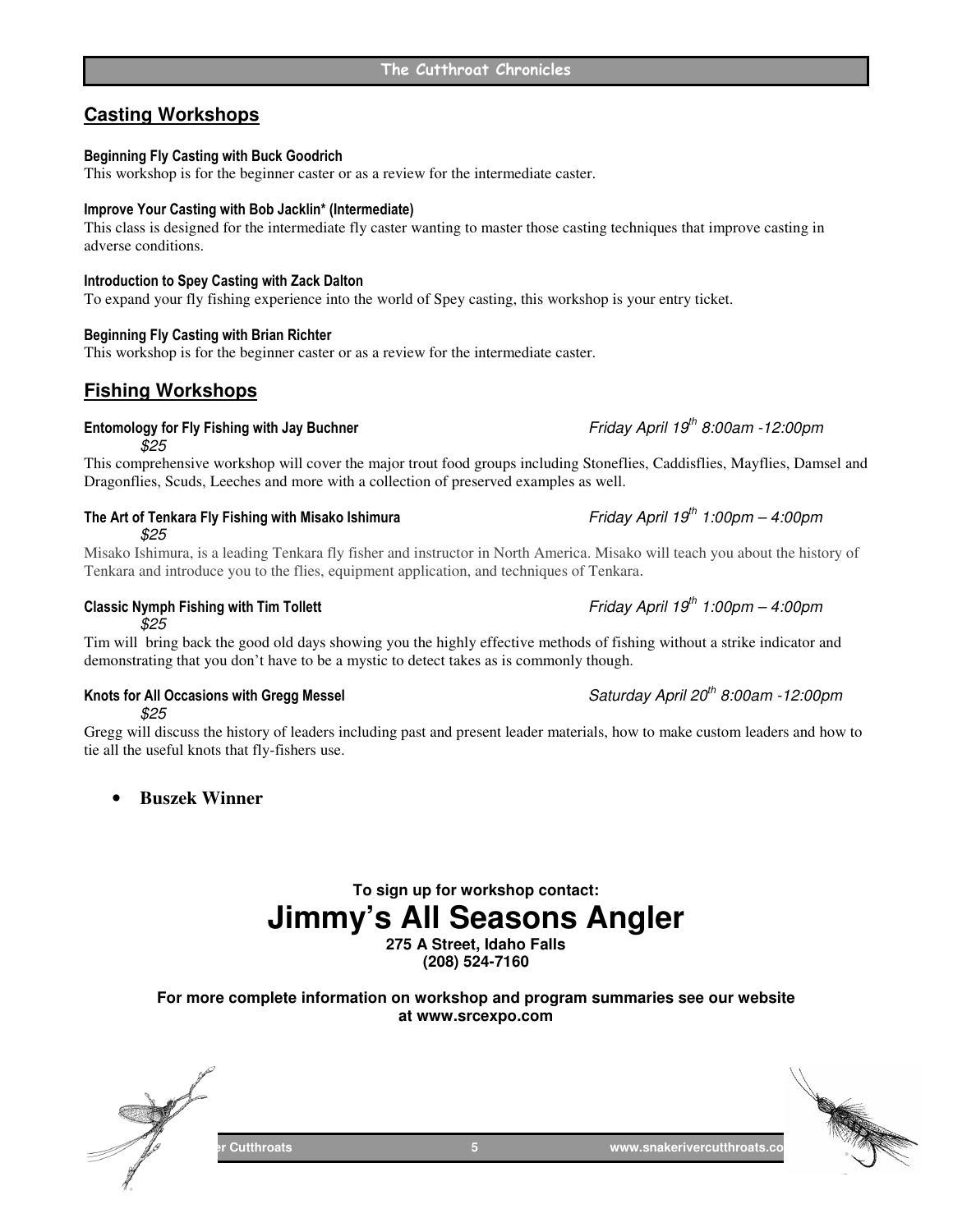## **2013 Class Schedule**

Free Fly Casting Class - On Tuesday, May 7<sup>th</sup> and Thursday, May 9<sup>th</sup> 2013 starting at 6:30 pm there will be two free casting classes taught by FFF casting instructors. Classes will last for approximately 2 hours and are located at Tautphaus Park by the fountain (southeast corner of the park off Boulevard). This is open to everyone. The class is designed for beginners and intermediate casting levels. This is a great chance to start casting or improve you casting ability, and it is free. Contact Jeff Armstrong 522-7005 for more information. Some equipment can be provided for the students to use during the class. Attend one or both classes.

|                                                    | 2013 Calendar                                                                |
|----------------------------------------------------|------------------------------------------------------------------------------|
| Date                                               | <b>Activity</b>                                                              |
| Tuesday, April 2nd                                 | SRC board meeting, 6:30 Shilo Inn, Idaho Falls                               |
| Wednesday, April 10 <sup>th</sup>                  | Membership meeting, 6:30 Shilo Inn, Idaho Falls<br>Guest: Jeff Currier       |
| Saturday, April 13th                               | Annual Banquet of the Upper Sake River FyFishers<br>Rexburg VFW Hall 6:30 PM |
| Fri.-Sat. April 19 <sup>th</sup> -20 <sup>th</sup> | Eastern Idaho Fly Tying & Fly Fishing Expo                                   |
| Tues., Thurs May7 <sup>th</sup> , 9 <sup>th</sup>  | <b>Public Fly Casting Clinic</b>                                             |
| Wednesday May 8th                                  | <b>SRC Business Meeting</b>                                                  |

## **Spring Conservation Project**

If you are interested in helping on our spring conservation work project, then mark your calendars for Saturday June 1<sup>st</sup>. That is the tentative date for our project with the Salmon-Challis National Forest if all the paperwork gets done. The project is on Canyon Creek, which is a small stream east of Leadore that flows into the Lemhi River. We will be building a number of stream improvement structures. No fence building this year. This will be our  $25<sup>th</sup>$ consecutive year of working in the Salmon River drainage. More details on the logistics will be published in the May newsletter. If you would like to sign up, please call or send an email to Paul Patterson: 208-569-8031, pattersn@uidaho.edu



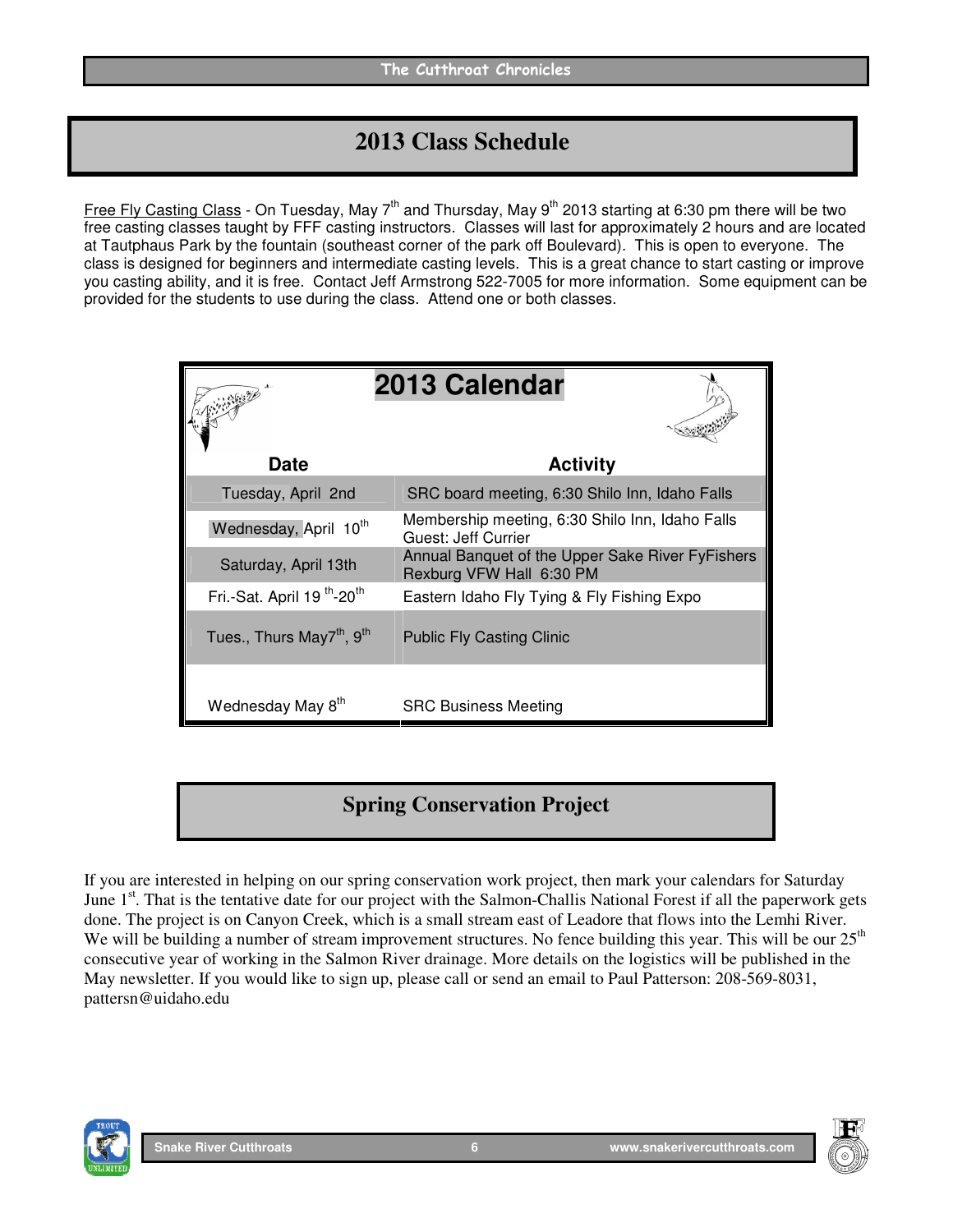## **Recipe of the Month**

### **Fish and Chips**

There are several recipes for this tasty dish. Try this one sometime.

 2 lb. fresh trout or whitefish fillets cut into vertical strips 1/2 cup all-purpose flour to dredge 1 1/2 tsp paprika 1 Cup all-purpose flour 1 1/2 Tsp salt 2 12 oz. cans of beer Cooking oil for frying: Peanut oil is best, but any will work

Sift flour, salt and paprika together. Stir in enough beer to make batter thick enough to coat a spoon. Don't allow batter to be thicker because after cooking it can become "chewy" instead of light and crunchy. Set batter aside and heat oil in deep fryer to 375 deg. F. Remove any bones from fish. Lightly coat fish in dredging flour and shake away excess. This helps batter adhere to fish. When oil is up to heat, dip fish in batter, let excess drip away, then fry three or four at a time. Drain on paper towels. Serve with fries and tartar sauce. Serves 6

## **Fly of the Month**

## **Bitch Creek Nymph**

Many of us are pitching big stone fly nymphs on the lower Henry's Fork these days. Properly presented, these can produce big trout before run-off begins and also afterwards. This old classic has been around since the 1960s, but is "out of style" mainly because of the materials from which it is tied. Nevertheless, it remains a highly effective pattern, consists of only a few components, and is easily tied. Most recipes for it call for the abdomen to be form through using the overhand weave of black chenille on top and orange chenille on bottom. However this pattern was originally tied without the weave to form the abdomen.

| Hook:<br>Thread:             | Daiichi 1720, or equivalent, size 4-8<br>Black 6/0<br>Tail/Antennae: Two strips white rubber legs extending<br>to front and rear |
|------------------------------|----------------------------------------------------------------------------------------------------------------------------------|
| Abdomen:<br>Body:<br>Hackle: | Orange chenille on bottom, black chenille on top<br><b>Black chenille</b><br>Brown saddle hackle over body                       |
|                              |                                                                                                                                  |